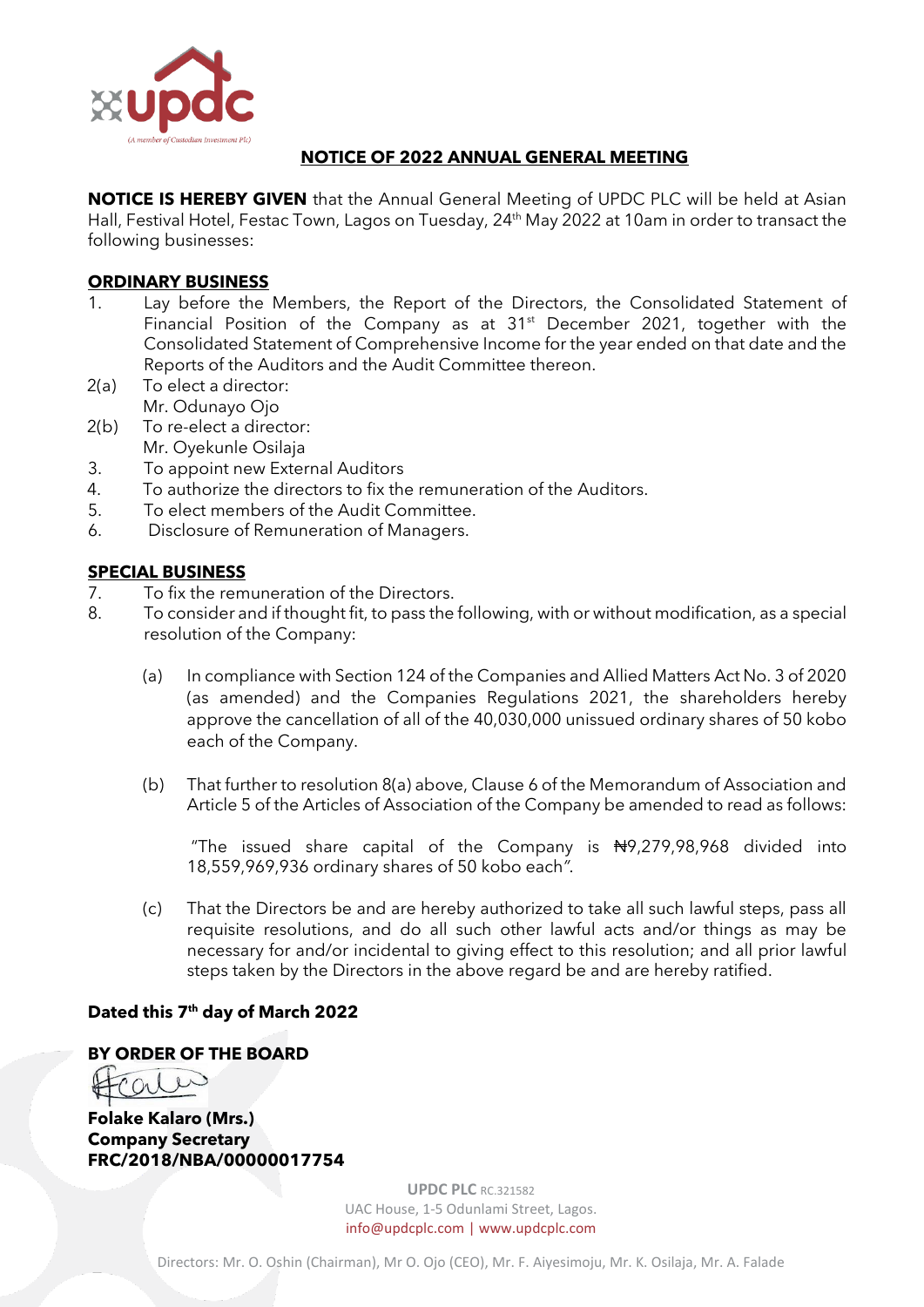

### **Registered Office**

UAC House 1-5, Odunlami Street Marina, Lagos

## **NOTES**

# **1. COMPLIANCE WITH COVID-19 RELATED DIRECTIVES AND GUIDELINES**

The Federal Government of Nigeria, State Governments, Health Authorities, and Regulatory Agencies have each issued several directives and guidelines aimed at curbing the spread of Covid-19 in Nigeria. The Corporate Affairs Commission has also issued Guidelines on holding of Annual General Meetings by proxy. The convening and conduct of this Annual General Meeting shall be done in compliance with these directives and guidelines.

## **2. PROXY**

Any member of the Company entitled to attend and vote at this meeting is also entitled to appoint a proxy to attend and vote in his/her stead. A proxy need not be a member of the Company. A proxy form must be completed and deposited at the office of the Company's Registrar, Africa Prudential Plc, 220B Ikorodu Road, Palmgrove, Lagos or sent via email to [cxc@africaprudential.com](mailto:cxc@africaprudential.com) not later than 48 hours before the time fixed for the meeting.

## **3. ATTENDANCE BY PROXY**

In line with the CAC Guidelines, attendance at the AGM shall be by proxy only. Shareholders are required to appoint a proxy of their choice from the list of nominated proxies below:

- (i) Mr Wole Oshin (Chairman)
- (ii) Mr Odunayo Ojo (CEO)
- (iii) Alhaji Gbadebo Olatokunbo
- (iv) Mrs Adebisi Bakare

#### **4. STAMPING OF PROXY**

The Company has made arrangements at its cost for the stamping of duly completed and signed proxy forms submitted to the Company's Registrars within the stipulated timeline.

#### **5. LIVE STREAMING OF THE AGM**

The AGM will be streamed live. This will enable shareholders and other stakeholders who will not be attending physically to follow the proceedings. The link for the AGM live stream would be made available at the Company's website at [www.updcplc.com.](http://www.updcplc.com/)

## **6. CLOSURE OF REGISTER**

The Register of Members and Transfer Books will be closed from Tuesday, 3rd May 2022 to Tuesday, 10<sup>th</sup> May 2022 both days inclusive for the purpose of updating the Register of Members.

## **7. NOMINATION TO THE STATUTORY AUDIT COMMITTEE**

Pursuant to Section 404(6) of the Companies & Allied Matters Act 2020, any member may nominate a shareholder as a member of the Audit Committee by giving notice in writing of such nomination. Such notice shall reach the Company Secretary at least 21 days before the